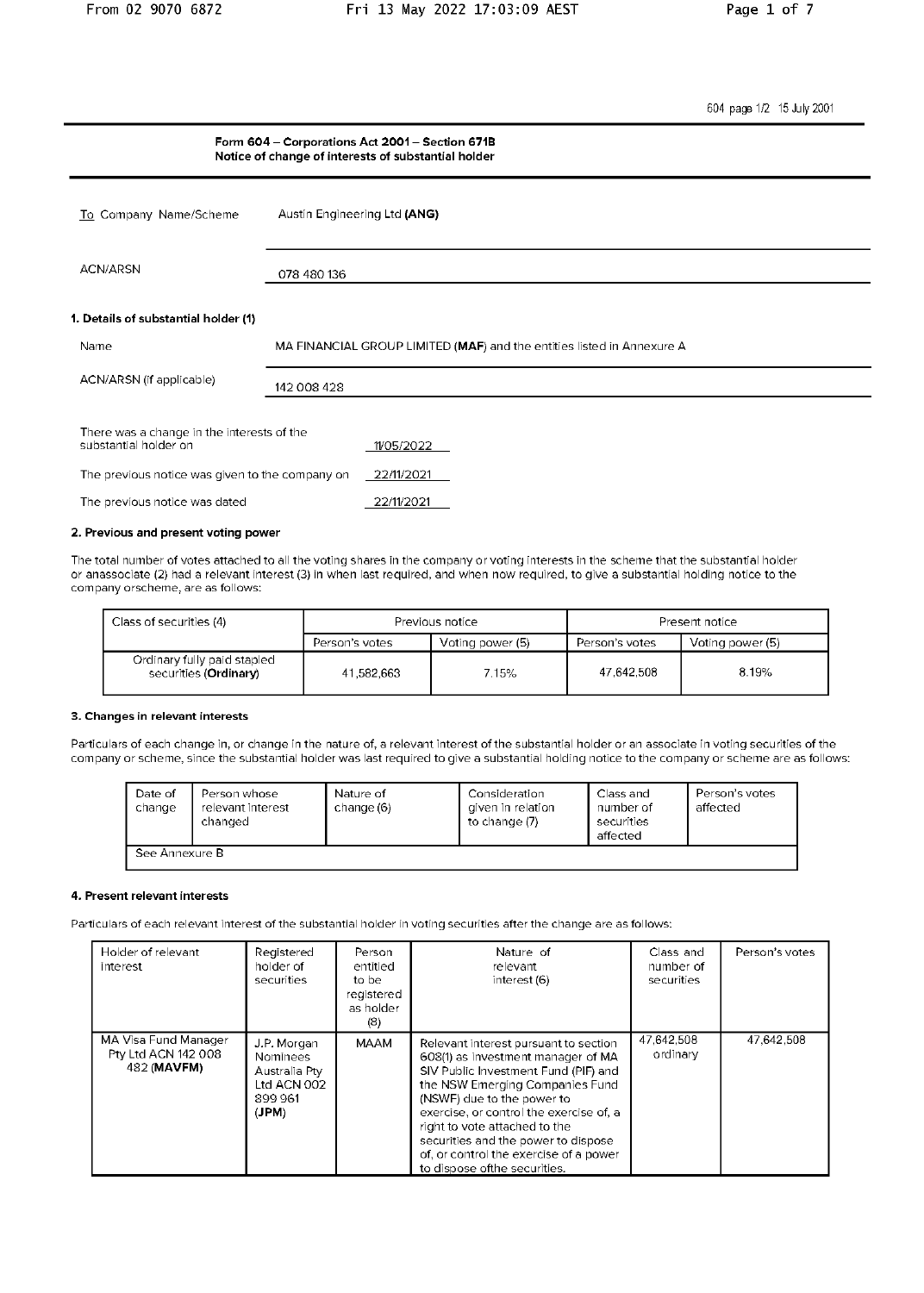| MA Asset Management Ltd<br>ACN 142 008 535 (MAAM) | <b>JPM</b> | MAAM | Relevant interest pursuant to section<br>608(1) as trustee of PIF and NSWF due<br>to the power to exercise, or control the<br>exercise of, a right to vote attached to<br>the securities and the power to dispose<br>of, or control the exercise of a power to<br>dispose of the securities | 47,642.508<br>ordinary | 47,642.508 |
|---------------------------------------------------|------------|------|---------------------------------------------------------------------------------------------------------------------------------------------------------------------------------------------------------------------------------------------------------------------------------------------|------------------------|------------|
| MAF                                               |            | MAAM | Relevant interest pursuant to<br>section 608(3) due to holding<br>voting power of above 20%<br>in MAAM                                                                                                                                                                                      | 47,642,508<br>ordinary | 47,642,508 |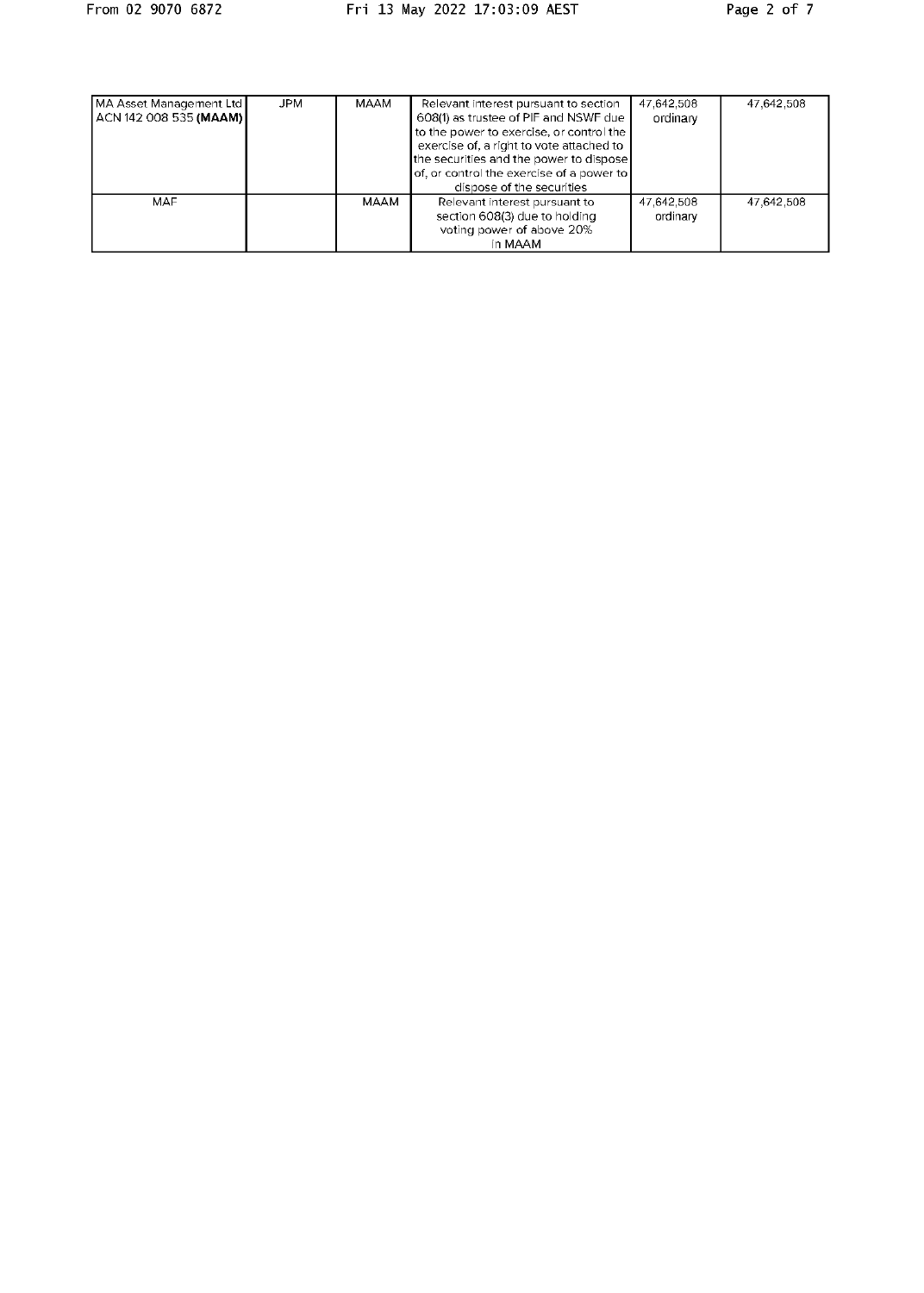### 5. Changes in association

The persons who have become associates (2) of, ceased to be associates of, or have changed the nature of their association (9) with, the substantial holder in relation to voting interests in the company or scheme are as follows:

| Name and ACN/ARSN (if applicable) | Nature of association |
|-----------------------------------|-----------------------|
| Not applicable                    |                       |

## 6. Addresses

The addresses of persons named in this form are as follows:

| Name           | Address |
|----------------|---------|
| See Annexure A |         |

NAME: REBECCA ONG CAPACITY: COMPANY SECRETARY DATE: 13 MAY 2022

Signature

Released Reg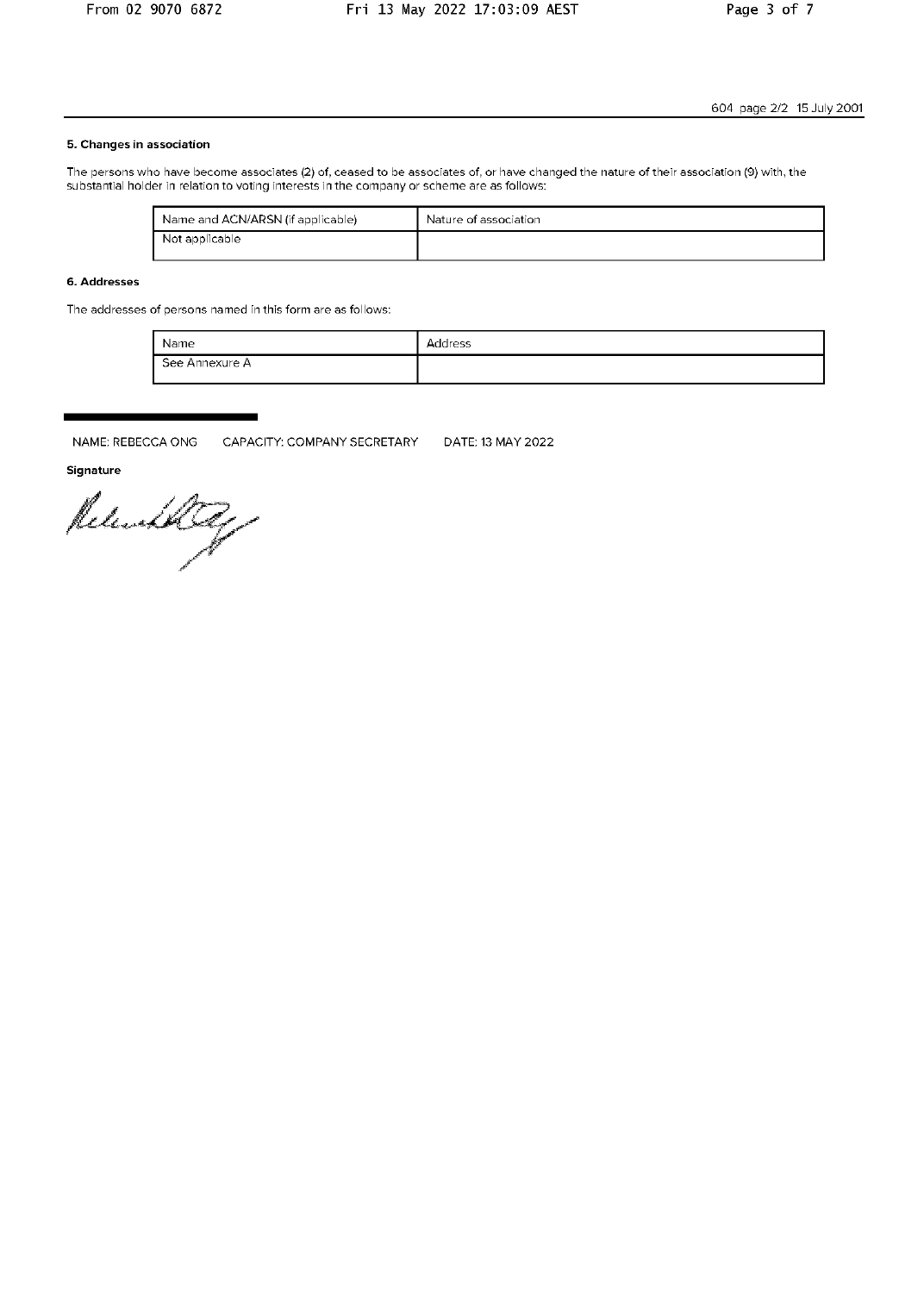# ANNEXURE A TO FORM 604 NOTICE OF CHANGE OF INTERESTS OF SUBSTANTIAL HOLDER

This is annexure A of two pages referred to in Form 604 Notice of change of interests of substantial holder dated 13 May 2022.

Releater

### REBECCA ONG, COMPANY SECRETARY

| <b>Name</b>                                                           | <b>Address</b>                                                       |
|-----------------------------------------------------------------------|----------------------------------------------------------------------|
| 1300 Home Loan Holdings Pty Ltd ACN 152 921 634                       | Level 27, Brookfield Place, 10 Carrington Street, Sydney NSW 2000    |
| A.C.N. 167 316 109 Pty Ltd ACN 167 316 109                            | Level 27, Brookfield Place, 10 Carrington Street, Sydney NSW<br>2000 |
| Apera Hotels Holdings Pty Ltd ACN 649 715 168                         | Level 27, Brookfield Place, 10 Carrington Street, Sydney NSW<br>2000 |
| Armada Funds Management Pty Ltd ACN 124 754 847                       | Level 27, Brookfield Place, 10 Carrington Street, Sydney NSW<br>2000 |
| Avena Holdings Pty Ltd ACN 644 907 791                                | Level 27, Brookfield Place, 10 Carrington Street, Sydney NSW<br>2000 |
| Barley Property Holdings Pty Ltd ACN 652 328 160                      | Level 27, Brookfield Place, 10 Carrington Street, Sydney NSW<br>2000 |
| Beagle Finance Pty Ltd ACN 140 290 268                                | Level 27, Brookfield Place, 10 Carrington Street, Sydney NSW<br>2000 |
| Bendigo Hotel Fund TT Pty Ltd ACN 651 209 899                         | Level 27, Brookfield Place, 10 Carrington Street, Sydney NSW<br>2000 |
| BHBB TT Pty Ltd ACN 637 771 647                                       | Level 27, Brookfield Place, 10 Carrington Street, Sydney NSW<br>2000 |
| Brunswick Hotel TT Pty Ltd ACN 656 117 252                            | Level 27, Brookfield Place, 10 Carrington Street, Sydney NSW<br>2000 |
| Eastern Credit Management Pty Ltd ACN 623 243 336                     | Level 27, Brookfield Place, 10 Carrington Street, Sydney NSW<br>2000 |
| Finsure Domain Names Pty. Ltd. ACN 159 676 034                        | Level 27, Brookfield Place, 10 Carrington Street, Sydney NSW<br>2000 |
| Finsure Finance & Insurance Pty Ltd ACN 068 153 926                   | Level 27, Brookfield Place, 10 Carrington Street, Sydney NSW<br>2000 |
| Finsure Holding Pty. Ltd. ACN 165 350 345                             | Level 27, Brookfield Place, 10 Carrington Street, Sydney NSW<br>2000 |
| Global Wealth Aged Care Pty Ltd ACN 610 989 994                       | Level 27, Brookfield Place, 10 Carrington Street, Sydney NSW<br>2000 |
| Global Wealth Residential Pty Ltd ACN 607 039 216                     | Level 27, Brookfield Place, 10 Carrington Street, Sydney NSW<br>2000 |
| Grassroots Childcare Developments Holdings Pty Ltd ACN 637<br>595 914 | Level 27, Brookfield Place, 10 Carrington Street, Sydney NSW<br>2000 |
| Grassroots Childcare Developments Pty Ltd ACN 637 596 019             | Level 27, Brookfield Place, 10 Carrington Street, Sydney NSW<br>2000 |
| MA Asset Management Ltd ACN 142 008 535                               | Level 27, Brookfield Place, 10 Carrington Street, Sydney NSW<br>2000 |
| MA Bendigo TT I Pty Ltd ACN 651 045 939                               | Level 27, Brookfield Place, 10 Carrington Street, Sydney NSW<br>2000 |
| MA Bendigo TT II Pty Ltd ACN 651 046 383                              | Level 27, Brookfield Place, 10 Carrington Street, Sydney NSW<br>2000 |
| MA Credit Investments Pty Ltd ACN 631 017 037                         | Level 27, Brookfield Place, 10 Carrington Street, Sydney NSW<br>2000 |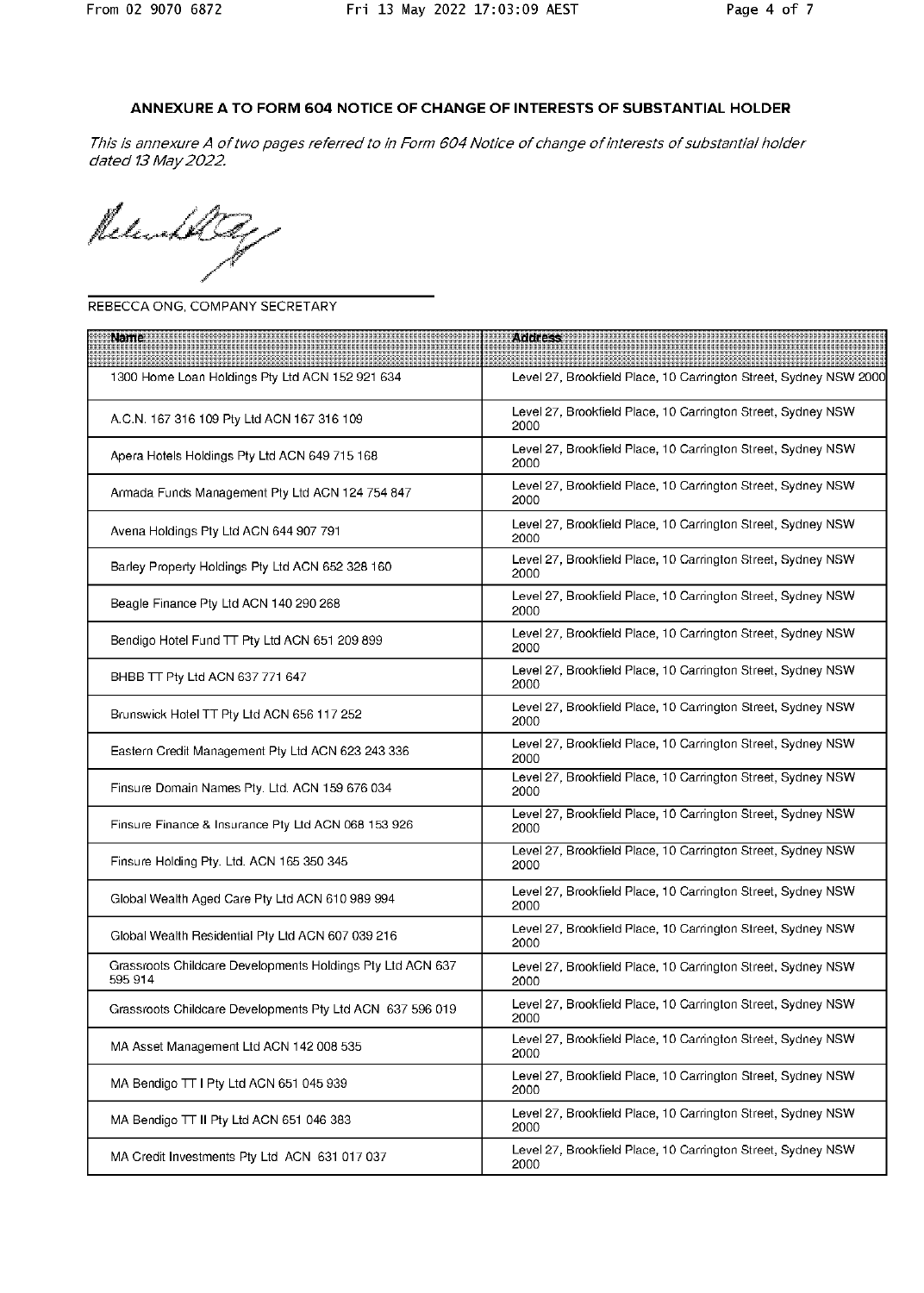| Name                                                    | <b>Address</b>                                                       |
|---------------------------------------------------------|----------------------------------------------------------------------|
| MA Credit Portfolio Investments Pty Ltd ACN 655 171 869 | Level 27, Brookfield Place, 10 Carrington Street, Sydney NSW<br>2000 |
| MA Foundation Pty Ltd ACN 622 860 904                   | Level 27, Brookfield Place, 10 Carrington Street, Sydney NSW<br>2000 |
| MA Hotel Management Pty Ltd ACN 619 297 228             | Level 27, Brookfield Place, 10 Carrington Street, Sydney NSW<br>2000 |
| MA Hotel Management Pty Ltd ACN 619 297 228             | Level 27, Brookfield Place, 10 Carrington Street, Sydney NSW<br>2000 |
| MA Investment Management Pty Ltd ACN 621 552 896        | Level 27, Brookfield Place, 10 Carrington Street, Sydney NSW<br>2000 |
| MA Moelis Australia Advisory Pty Ltd ACN 142 008 446    | Level 27, Brookfield Place, 10 Carrington Street, Sydney NSW<br>2000 |
| MA Moelis Australia Securities Pty Ltd ACN 122 781 560  | Level 27, Brookfield Place, 10 Carrington Street, Sydney NSW<br>2000 |
| MA Visa Fund Manager Pty Ltd ACN 142 008 482            | Level 27, Brookfield Place, 10 Carrington Street, Sydney NSW<br>2000 |
| MAAM GP Pty Ltd ACN 164 411 607                         | Level 27, Brookfield Place, 10 Carrington Street, Sydney NSW<br>2000 |
| MAAM Holdings Pty Ltd ACN 621 215 450                   | Level 27, Brookfield Place, 10 Carrington Street, Sydney NSW<br>2000 |
| MAAM RE Limited ACN 135 855 186                         | Level 27, Brookfield Place, 10 Carrington Street, Sydney NSW<br>2000 |
| MAAM TT (Figtree) Pty Ltd ACN 630 343 261               | Level 27, Brookfield Place, 10 Carrington Street, Sydney NSW<br>2000 |
| MAAM TT (Marion) Advertising Pty Ltd ACN 637 793 563    | Level 27, Brookfield Place, 10 Carrington Street, Sydney NSW<br>2000 |
| MAAM TT (Marion) Pty Ltd ACN 636 257 835                | Level 27, Brookfield Place, 10 Carrington Street, Sydney NSW<br>2000 |
| MAAM TT Credit Pty Ltd ACN 623 251 196                  | Level 27, Brookfield Place, 10 Carrington Street, Sydney NSW<br>2000 |
| MAAM TT Pty Ltd ACN 629 587 560                         | Level 27, Brookfield Place, 10 Carrington Street, Sydney NSW<br>2000 |
| MACDF TT Pty Ltd ACN 169 652 742                        | Level 27, Brookfield Place, 10 Carrington Street, Sydney NSW<br>2000 |
| MADT Corporate Pty Ltd ACN 645 649 654                  | Level 27, Brookfield Place, 10 Carrington Street, Sydney NSW<br>2000 |
| MAF Credit Pty Ltd ACN 623 716 503                      | Level 27, Brookfield Place, 10 Carrington Street, Sydney NSW<br>2000 |
| MAFG Finance Pty Ltd ACN 621 554 845                    | Level 27, Brookfield Place, 10 Carrington Street, Sydney NSW<br>2000 |
| MAFG Operations Pty Ltd ACN 138 030 289                 | Level 27, Brookfield Place, 10 Carrington Street, Sydney NSW<br>2000 |
| MAFG Share Plan Pty Ltd ACN 610 383 590                 | Level 27, Brookfield Place, 10 Carrington Street, Sydney NSW<br>2000 |
| MAKM Holdings Pty Ltd ACN 638 953 661                   | Level 27, Brookfield Place, 10 Carrington Street, Sydney NSW<br>2000 |
| Middle Technology Australia Pty Ltd ACN 649 575 315     | Level 27, Brookfield Place, 10 Carrington Street, Sydney NSW<br>2000 |
| Middle Technology Holdings Pty Ltd ACN 652 112 153      | Level 27, Brookfield Place, 10 Carrington Street, Sydney NSW<br>2000 |
| MKM New Co Pty Ltd ABN 64 639 174 315                   | Level 27, Brookfield Place, 10 Carrington Street, Sydney NSW<br>2000 |
| MKM New Co Pty Ltd ABN 64 639 174 315                   | Level 27, Brookfield Place, 10 Carrington Street, Sydney NSW<br>2000 |
| Redcape Hotel Group Management Ltd ACN 610 990 004      | Level 27, Brookfield Place, 10 Carrington Street, Sydney NSW<br>2000 |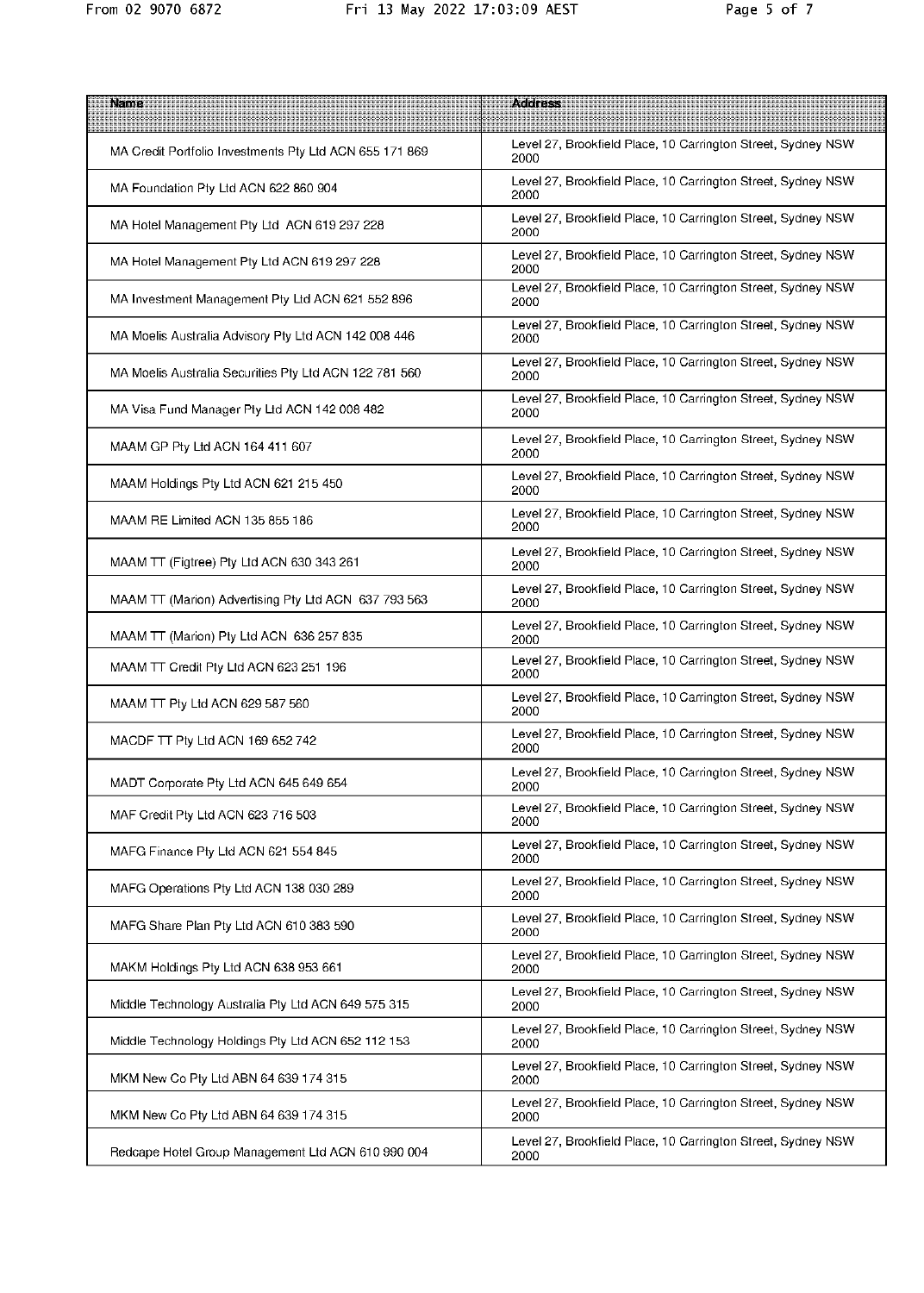| Namer                                            | <b>ACCICSS</b>                                                       |
|--------------------------------------------------|----------------------------------------------------------------------|
| RetPro Management Pty Ltd ACN 155 736 771        | Level 27, Brookfield Place, 10 Carrington Street, Sydney NSW<br>2000 |
| RetPro Pty Ltd ACN 140 217 796                   | Level 27, Brookfield Place, 10 Carrington Street, Sydney NSW<br>2000 |
| Rockford Capital Pty Ltd ACN 116 067 497         | Level 27, Brookfield Place, 10 Carrington Street, Sydney NSW<br>2000 |
| Taylor Square Fund TT Pty Ltd ACN 646 669 543    | Level 27, Brookfield Place, 10 Carrington Street, Sydney NSW<br>2000 |
| TMASL Finance Pty Ltd ACN 623 313 057            | Level 27, Brookfield Place, 10 Carrington Street, Sydney NSW<br>2000 |
| Western Funds Management Pty Ltd ACN 169 019 765 | Level 27, Brookfield Place, 10 Carrington Street, Sydney NSW<br>2000 |
| WFM Financial Holdings Pty Ltd ACN 651 052 372   | Level 27, Brookfield Place, 10 Carrington Street, Sydney NSW<br>2000 |
| Wikibroker Pty. Ltd ACN 602 949 093              | Level 27, Brookfield Place, 10 Carrington Street, Sydney NSW<br>2000 |